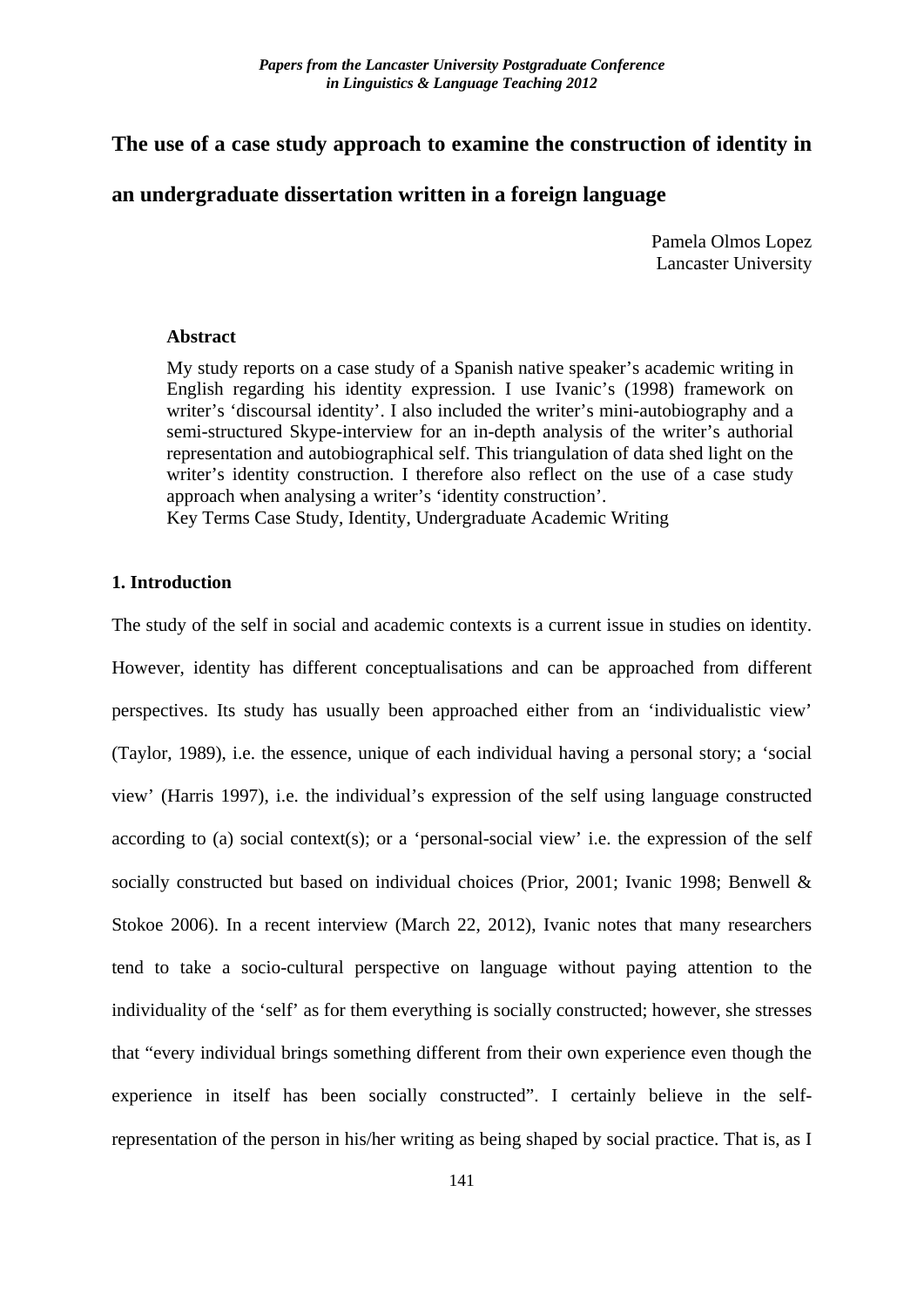write this paper, I am representing myself while following the social-academic conventions of this academic community; my individuality is being (re)shaped and constructed by the academic practices I am involved in. Thus, I am confident that approaching identity as a personal-social construction will provide a portrait of the writer's discoursal construction in an academic context.

Identity, as understood in this paper, then, is the expression of the self in interpersonal relations; it involves an understanding of the self and relationship(s) as in part socially constructed, then expressed in the particular manifestations of a particular genre and in a particular social context (Ivanic, 1998). The analysis of the writer's identity in terms of 'self representation' is encompassed in four dimensions: *autobiographical self*, *discoursal self, self as author*, and (possibilities for) *self–hood* (Ivanic, 1998) (see section 2.2). Academic identity may be part of someone's multiple (fluctuating) identities. In their search for academic identity, writers need to master *academic literacy skills* as well as the *academic writing skills* outlined by the institutional conventions in relation to the particular genre they write in (Clark and Ivanic, 1997). To have a deep understanding of the writer's self-representation in an academic context, I consider pertinent to approach its analysis with a case study approach. Thus, the value of the present study lies in the outcomes of the methodology used and the depth of the study itself.

## **1.1 Purpose of the Study**

The purpose of my paper is to illustrate the value of using a case study approach to examine the construction of identity in the literature review and methodology chapters of an undergraduate dissertation written in English as a Foreign Language (EFL).

For the purpose of my study it is important to first understand how a case study works in analysing a writer's identity. The depth of the study can point to unrevealed non-apparent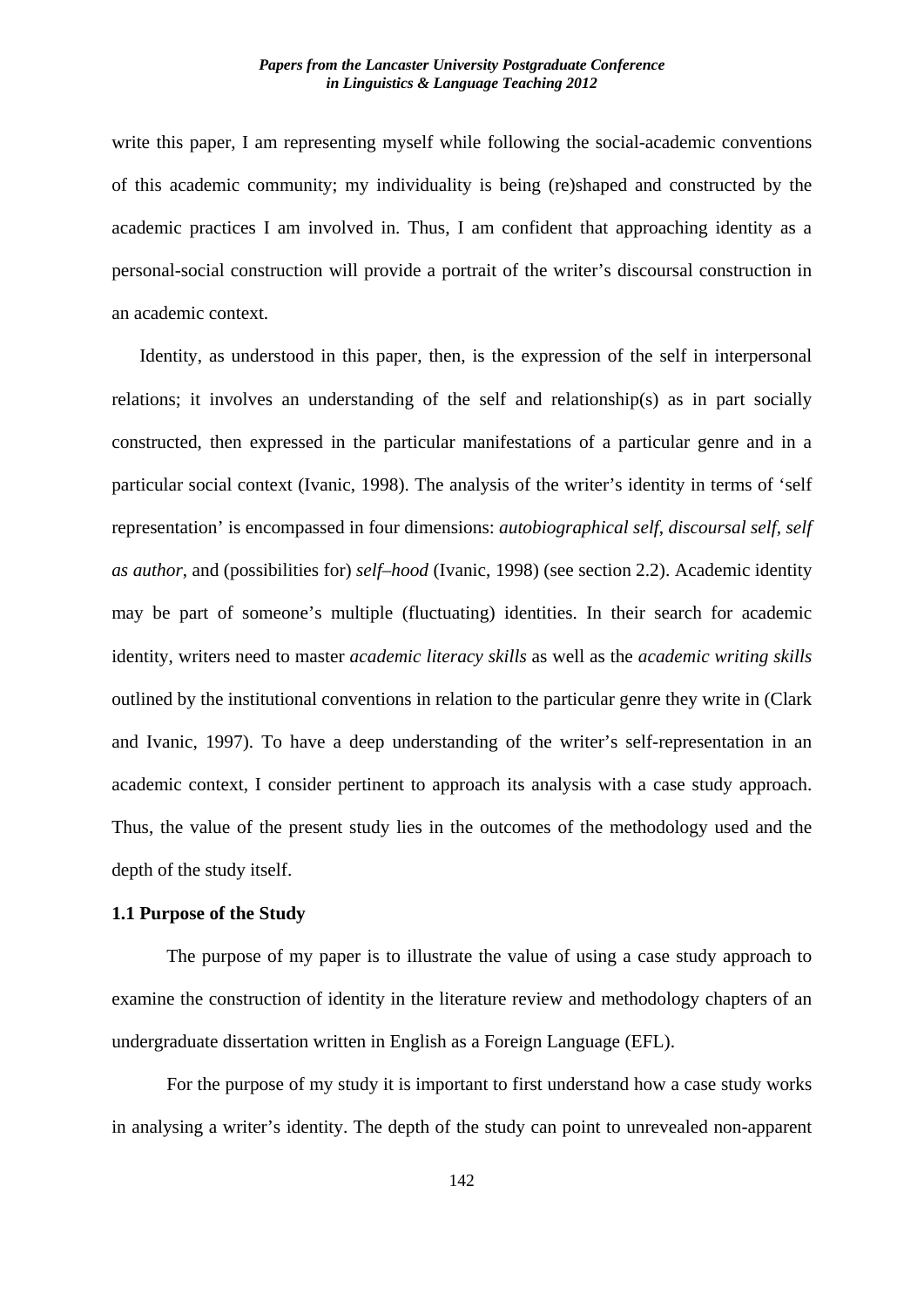identity features in academic undergraduate writing which can be later explored in detail in the same context or in other contexts by researchers interested in the area of academic writing, identity and a case study approach in relation to writing identity.

For a clear understanding of the situation and purposes of the present study, I divide the paper into four major sections. The first section presents a theoretical account of case study research aligned to studies in academic writing research. It closes with a summary of a case study devoted to the analysis of identity. In the second section, I briefly describe my case study and the data collection methods. Section three discusses the results as well as possible limitations. In part four, I conclude with a reflection on the method, its usefulness for analysing a writer's identity construction and pointing to implications for case studies in this area.

## **2. The Notions of 'Case Study' and 'Case'**

Case study research has been referred to as a research tradition (Creswell, 2007), a method (Dörnyei, 2007), a methodology (Johansson, 2003), a research strategy (Denzin & Lincoln, 2005, Yin, 2003), and an approach (Creswell, 2007; Casanave, 2010a), and is usually placed in the field of qualitative inquiry (Silverman 2005; Stake 1995, 2003). I first explain my own understanding of what 'case study' is. In this respect, I share Casanave's (2010a) ideas. She convincingly dismisses the notions of 'method' and 'merely qualitative inquiry' on the grounds that many methods – both quantitative and qualitative – can be used in conducting a 'case study'; she then, suggests that a 'case study' "more accurately refers to a research *tradition* [italics in original] or an approach in which the object of inquiry is unique (in the sense of singular) and bounded and in which the researcher's interest is in the particular rather than in the general" (p.66). In sum, 'case study' is an approach to study an entity with clear defined boundaries (case and context are delimited and delineated).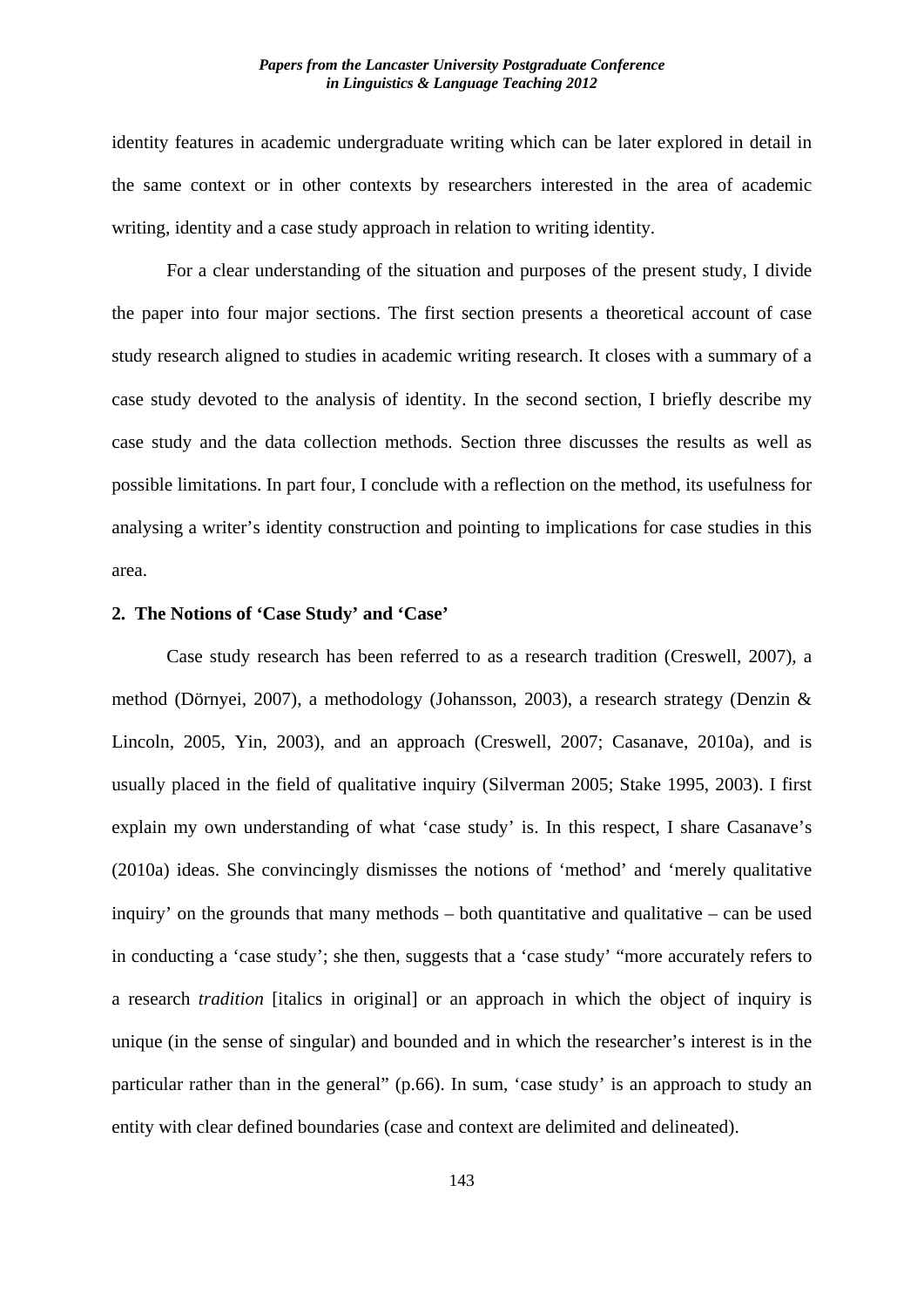## **2.1. Case Studies in Writing and Academic Writing Research**

Approaching writing as part of literacy practices and with the aim of exploring textual identity(ies) in computer mediated communication, Lam (2000) presents a case study research looking at the internet literacy practices of a non-native English speaker. Her purpose in using 'case study' was to expand and suggest alternative visions of literacy development by probing deeply into one case and using ethnographic and textual analysis. By analysing electronic textual experiences, she concludes that identity(ies) is a social and generated construction of the self(selves) in social media network as the writer creates his/her identity in that media.

Case studies have been used to approach diverse concerns of academic writing (Tardy & Matsuda, 2009; Roca de Larios, et al., 1999; Casanave, 2010b). In relation to identity, Walkó (2009) illustrates the use of case study approach in combination with text analysis. She shows how case study and textual analysis can be combined to inquire into the writer's selfrepresentation in the contexts they research. On the one hand, she uses case study principles to gain insights into the perceptions of two undergraduate teacher trainees in their research contexts looking at them from three angles: their 'classroom practices', 'research', and thesis 'writing'. On the other hand, she uses Van Leeuwen's (1995, 1996) framework to carry out the textual analysis. Her chapter vividly illustrates how these two ways of inquiring can work together to explore the writers' choices in terms of 'voice(s)', and subject 'positioning(s)' in their writing.

# **2.2. Identity as Self Representation**

As noted above, identity has become a key construct in the social sciences as in writing (Block, 2009). Prior (2001) suggests that identity as a construct has had three 'moments', the individual, social, and individual-social. However, as Ivanic (2012) claims,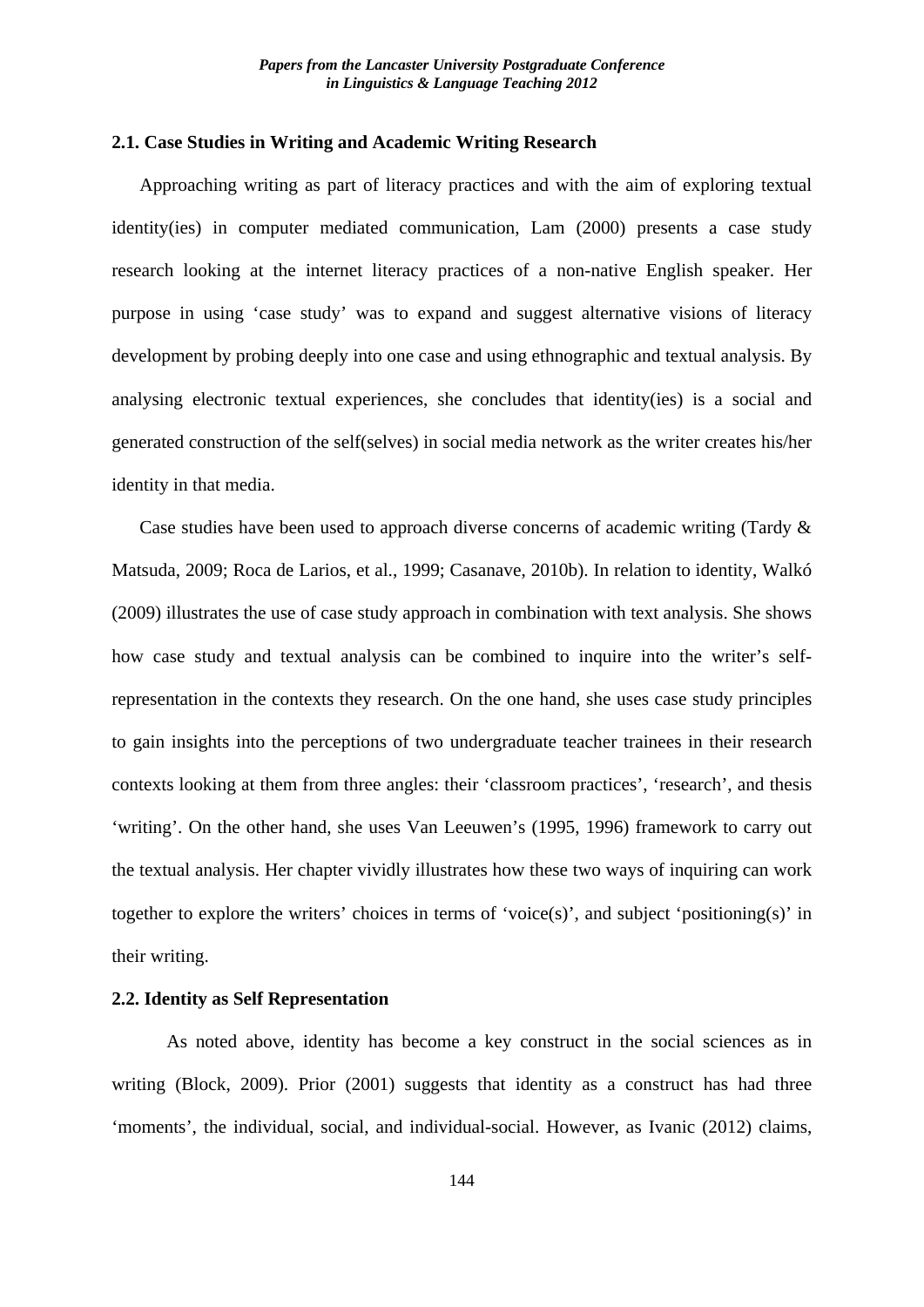nowadays attention is still mostly given to the social. Indeed, Walkó, despite (apparently) considering both the individual and the social aspects of identity, devotes more attention to the social by using Van Leeuwen's (1995) social action model and exploring the participants in their researcher, teacher trainee and writer identities. Her study has shown how a case study or studies can be combined with textual analysis to explore identity in undergraduate writing. It is now my turn to see how useful case study can be when considering writer's identity as *self- representation*.

To begin with, I shall first clarify my understanding of identity in terms of 'self representation'. In 'self-representation' (or 'discoursal self' as it is named by Ivanic (2012)), "the writer has to deal with the interface between what they bring themselves and what the culture offers them and they make the unique choice". In other words, the individuality of the writer is present in the choices he/she makes when writing which are shaped by the social practice being carried out (e.g. the writing of a dissertation).

Addressing this individual-social view of writing, Ivanic (1998) presents her 'discoursal self' framework, which, as mentioned, encompasses four dimensions: autobiographical, discoursal, self as author and possibilities for self-hood. Autobiographical self is "associated with the writer's sense of their roots (…) the way of representing [writer's] experiences" (*ibid*. p. 24) in their writing which is socially and discursively constructed and in a process of continuous change. The discoursal self, refers to "the impression – often multiple, sometimes contradictory - which [writers] consciously or unconsciously convey of themsel[ves] in a particular written text" (p.25). It relates to the author's voice in the sense of how they want to sound and the image they project. 'Self as author' concerns the writer's voice as well, but in "the sense of the writer's position, opinions and beliefs" (p.26). It refers to how the author claims or rejects their authority in the text and establishes their presence.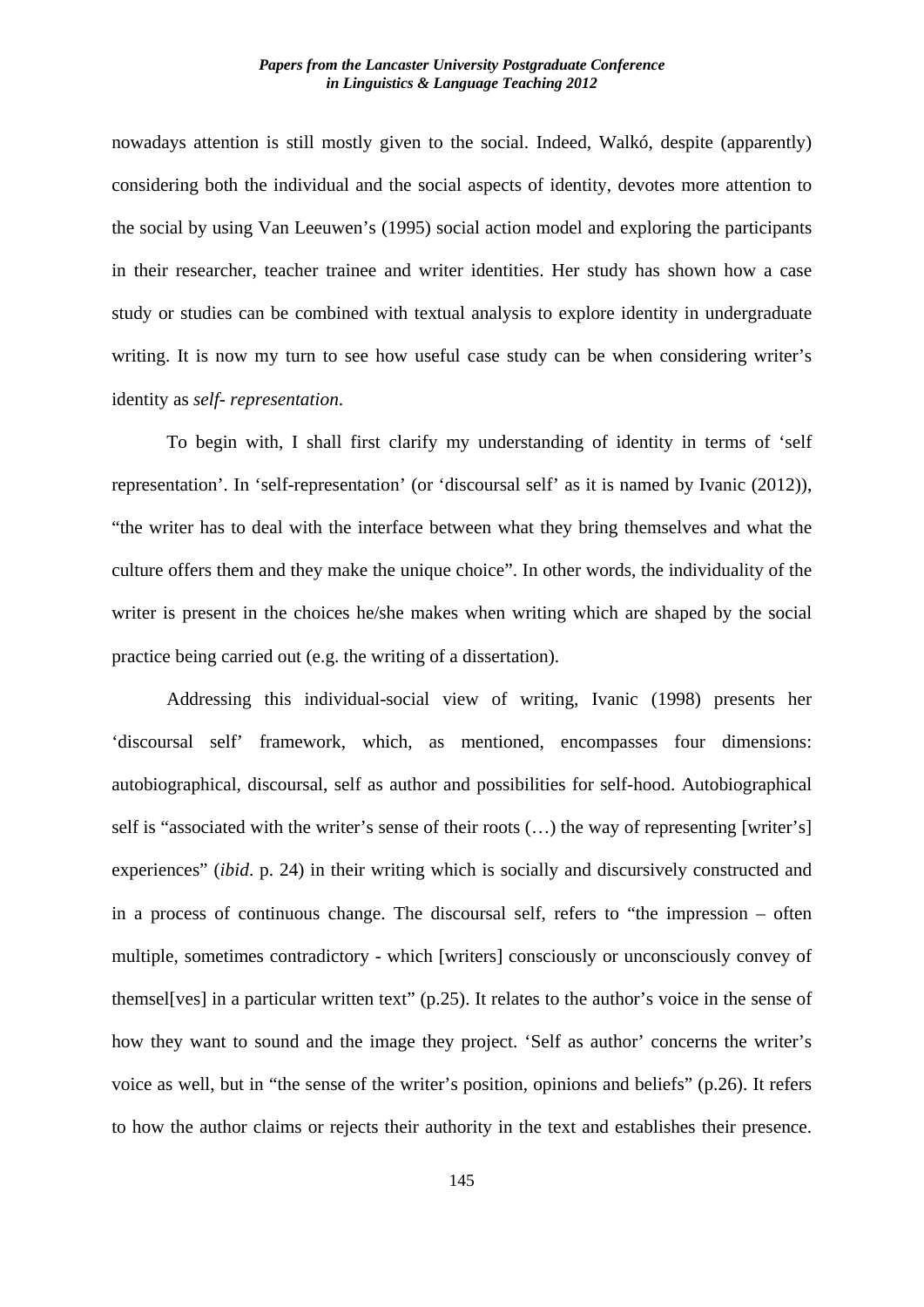Lastly, the concept 'possibilities for self-hood' is "concerned with prototypical possibilities for self-hood  $(...)$ : 'social' identities" (p. 27) which depend on any institutional context, and in a way we can claim these are the impersonal possibilities for the individual since they depend on the social (discourse community). These four dimensions of identity are summarised in the framework proposed by Ivanic and Camps (2001), which points to linguistic realisations for carrying textual analysis. This framework (Figure 1 below) also corresponds to the three language functions proposed by Halliday (1994), *ideational*, *interpersonal* and *textual.*

| <b>TYPES OF</b><br><b>POSITIONING</b> | <b>IN RELATION TO</b>                                                       | <b>LINGUISTIC REALISATIONS</b>      |                                                                                                                      |
|---------------------------------------|-----------------------------------------------------------------------------|-------------------------------------|----------------------------------------------------------------------------------------------------------------------|
| Ideational<br>positioning             | ·different interests, objects<br>of study, methodologies;                   | (i)                                 | Lexical choice in noun<br>phrases.                                                                                   |
|                                       | •different stances towards<br>topics: values, beliefs<br>and preferences;   | (i)<br>(ii)<br>(iii)<br>(iv)        | classificatory lexis,<br>generic reference,<br>evaluative lexis,<br>syntactic choice.                                |
|                                       | ·different views of<br>knowledge-making.                                    | (i)<br>(ii)<br>(iii)<br>(iv)<br>(v) | verb tense,<br>verb type,<br>reference to human agency,<br>generic or specific reference,<br>first person reference. |
| Interpersonal<br>positioning          | · different degrees of self-<br>assurance and certainty;                    | (i)<br>(ii)<br>(iii)                | evaluation,<br>modality,<br>first person reference.                                                                  |
|                                       | · different power<br>relationships between<br>the writer and the<br>reader. | (i)<br>(ii)                         | mood,<br>first person reference.                                                                                     |
| <b>Textual</b><br>positioning         | · different views of how a<br>written text should be<br>constructed.        | (i)<br>(ii)<br>(iii)<br>(iv)        | noun phrase length,<br>mono- vs. multisyllabic<br>words.<br>linking devices,<br>semiotic mode.                       |

## **Figure 1: Three Simultaneous Types of Subject Positioning**

Because I assume the reader is familiar with Halliday's terminology and approach, I shall explain the three types of positioning only briefly. The ideational positioning of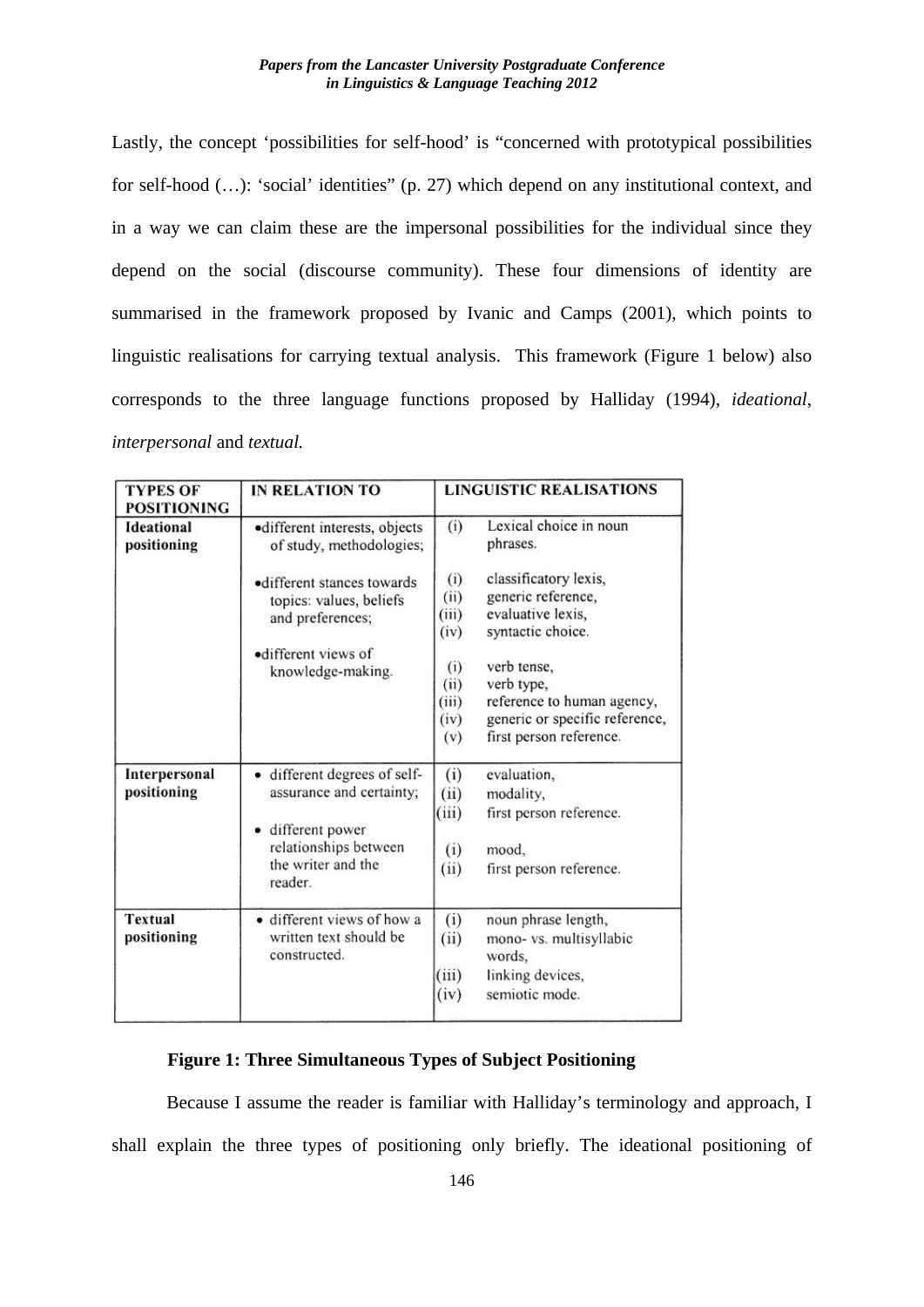language "is concerned with representing: talking or writing about something" (Ivanic & Camps, 2001:11). The interpersonal positioning relates to the interaction between the writer and the reader, while the textual positioning refers to the construction of the text: "making the meanings hang together" (Ivanic, 1998:40). As the figure shows, the 'discoursal' construction of a writer's identity can be realised linguistically in a variety of ways. It is, however, worth mentioning that although this framework has been criticized and questioned for assuming a profoundly social view of identity (Atkinson, 2001), it provides "a theoretical basis and some practical tools for doing […] discourse analysis related to [identity] and self representation on student texts" (p.116).

Constructing a writer's identity in a Foreign Language (FL) context is a challenging task. As pointed out by Schoonen et al. (2003) and Kroll (1990), writing academically in a FL is a complex process due to the fact that writers need to master L2 communicative competence as well as respect academic writing conventions. Since thesis writing is seen as one of the most challenging tasks which integrates content knowledge, academic writing, researching skills, and the arguments of the writer to express their position (Bunton, 2005; Bitchener & Basturkmen, 2006), a thesis is an ideal piece of writing for analysing the expression of the student's identity. For this particular work, I worked only with the *literature review* and *methodology* chapters of the undergraduate dissertation. I chose these chapters as their communicative purposes have different functions, and ideally, the methodology emerges out of the literature review. That is, the Literature Review is meant to justify the value of the research and show what is documented in the literature (Kwan, 2006) whereas the Methodology chapter aims to describe the data identification, selection, delimitation, collection, and analytical framework adopted in the research (Nwogu, 1997). These chapters then differ from each other in the sense that one deals with the existent literature while the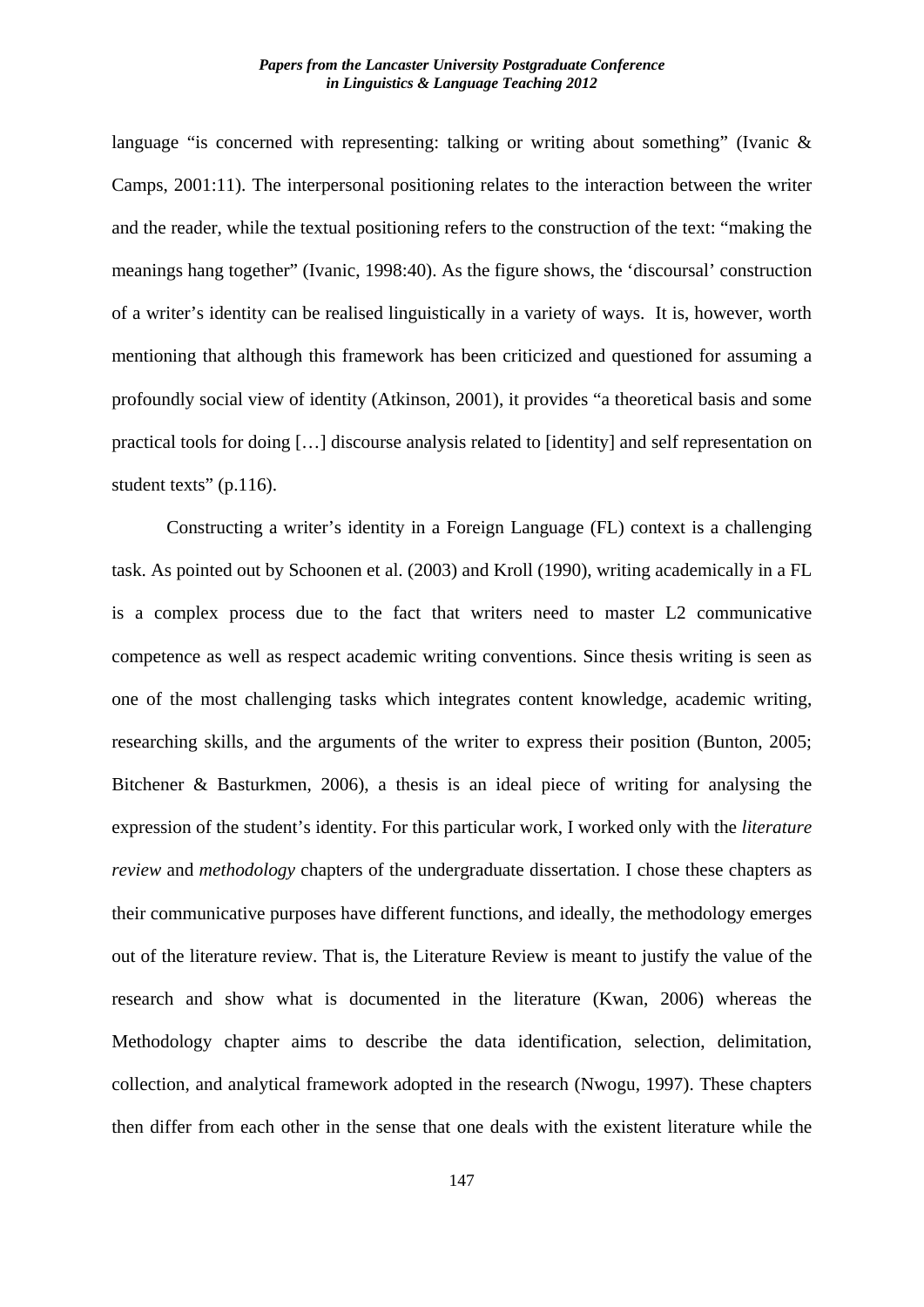other with the rational for a whole range of decisions of the study in the particular research context of the researcher.

## **3. The Case of an Undergraduate EFL Writer: Methodology**

To analyse the writer's 'discoursal' identity in depth, I devote special attention to the study of a case: a dissertation<sup>31</sup> written by a Mexican EFL undergraduate writer. Below I describe the case and the methods used for data collection and analysis.

## **3.1. The Case**

Ian (pseudonym) is a 24-year-old male from a rural area from the North of Puebla State. He moved to the city pursuing his BA degree in EFL and TESOL/AL at a public University in central Mexico. He is a second generation to complete a BA degree, i.e. his mother (and brother) hold BA degrees as well. He has a GPA of 8.96 and did not have to defend his dissertation<sup>32</sup>; however, defending his dissertation was actually something he wanted to experience after the long process of writing it.

For further background as regards Ian's 'autobiographical self', it is relevant to note that his decision to study languages was taken because he succeeded in his pre-university English courses, and he claims that the value of knowing languages is that it enables him to understand different views of reality. Despite his unsuccessful childhood earliest literacy practices (understood in this context as the learning to read and write) in Spanish, he recognises his early adolescence literacy practices in English to be rewarding. His autobiography reveals that the transition between his unsuccessful practices to satisfactory ones occurred because of the vast reading of literature (in Spanish) and the listening of music (English). His love for literature and music in English made him change his feelings towards

<sup>&</sup>lt;sup>31</sup> The Mexican context uses the word 'thesis' for undergraduate level, yet as I am writing in the European context, I am referring to it as a 'dissertation'.

<sup>&</sup>lt;sup>32</sup> Students with a GPA of 8.5 or above and having not failed nor re-taken any subject can graduate by writing, but not defending a dissertation; if one of these two requirements is not fulfilled, the student must write *and* defend the dissertation.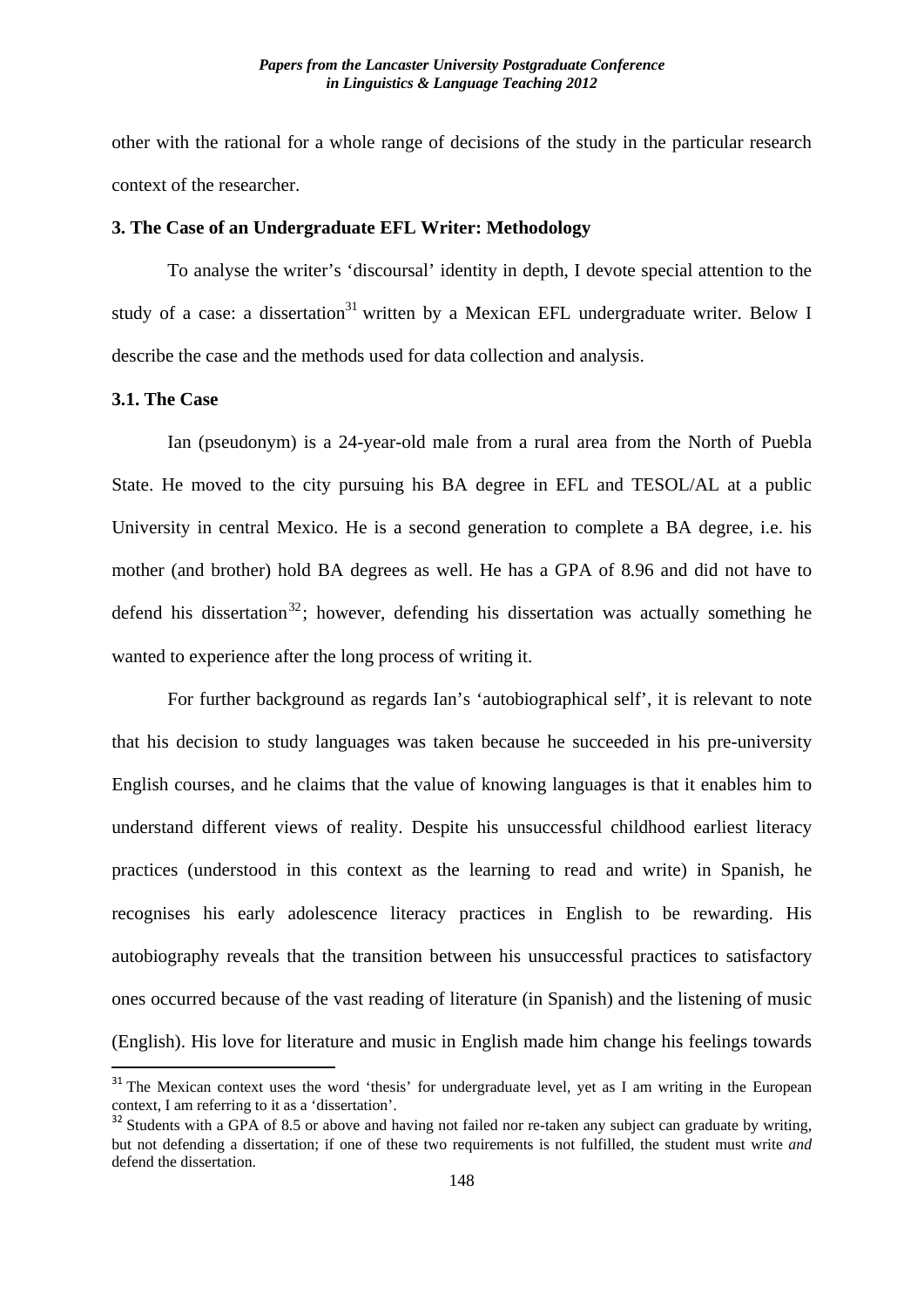writing. Currently, when it comes to writing academically, he claims he prefers to do it in English. In fact, writing his dissertation in English was a major source of motivation for him. His research topic was on exploring perceptions of literature by university students; a topic which already reveals something of his 'autobiographical self'. Ian demonstrated to be a strong student in his BA studies; in his viva, he indeed received recognition for his research and writing.

# **3.2. Data Collection**

This case is taken from my larger, doctoral study. The data collection involved Ian sending me the electronic file of his dissertation, writing a 'mini writer autobiography/ and being interviewed by skype. Ian sent me his dissertation at the same time as the instructions for writing the autobiography (Appendix A) were sent to him; after a one-month-period, we scheduled the interview time. I sent him the interview questions (Appendix B) and a day later the interview took place.

I approach the discoursal construction analysis of his dissertation using the framework of Ivanic and Camps (2001) described above. This framework details the linguistic realizations of Ivanic's (1998) initial framework for the discoursal self analysis where *manifest intertextuality* and *interdiscursivity* are also considered*.* The mini-autobiography and interview complemented the analysis. Below I discuss these three sources of data in terms of self-representation.

## **3.3. Limitations of the Study**

Although the methods used in my 'case study', i.e. textual analysis, an interview and a mini-autobiography, provided a comprehensive picture of the case, I am aware of their limitations. I discussed Ivanic and Camps' (2001) framework for the textual analysis, yet a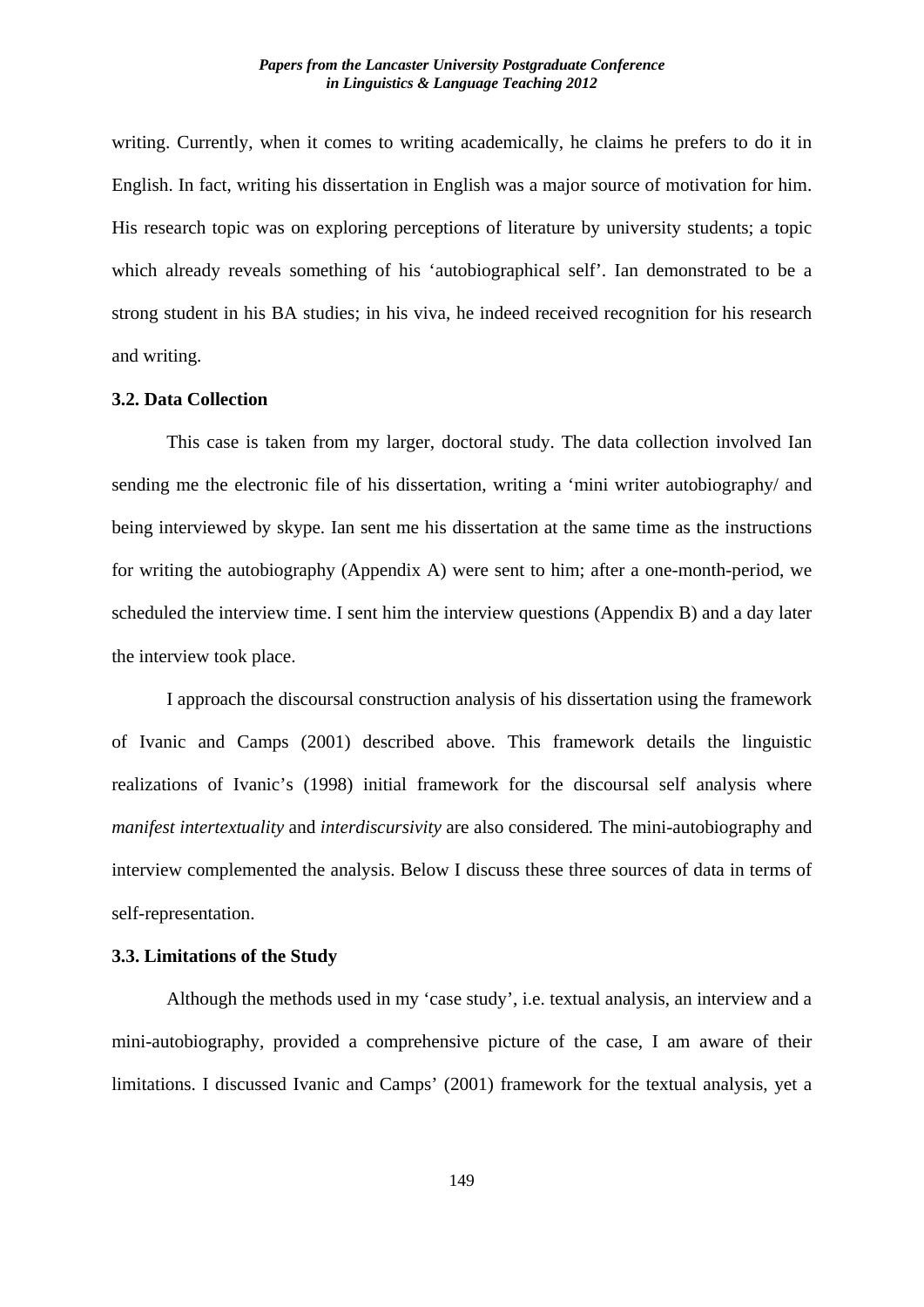more thorough description of the other two is needed. Here I just point to their most obvious and discussed strengths/limitations.

For mini-autobiographies (which in this case, interestingly, Ian wrote in Spanish), personal 'voice' is valorised (MacLure, 2003), yet because it implies retrospection of the writer's early literacy practices, what the participant remembers and/or chooses to recognise as relevant is subjective. Retrospection also applies in the case of the interview; both the interview and autobiography were recently written, and as it has been four years since the 'case' went through his viva, his impressions might not be as strong or clear as they once were.

The interview I carried out falls into the category of 'semi-structured online interview'. Skype proved to be a useful research tool here (Booth, 2008), yet there are economic costs in purchasing the software to record the interview and/or a secondary recording device. A second limitation could be the stilted character of the on-line interaction compared to face-to-face conversation.

# **4. Findings**

In the discoursal analysis (*ideational positioning*) of Ian's dissertation, Ian positions himself as a knower of his topic (literature) and research methodology (descriptive). This is noted in the familiarity with which he chose his lexis within his research topic in the dissertation itself, e.g. *literature, genre, text, knowledge, schemata, survey, Likert,* and evaluative lexis and/or statements such as this in his literature review chapter.

"[t]he main issue with the word "literature" is that people in a way is "scared" by the word "literature" due to the fact that they consider that literature is only in the scope of intellectuals but that is not true (...)"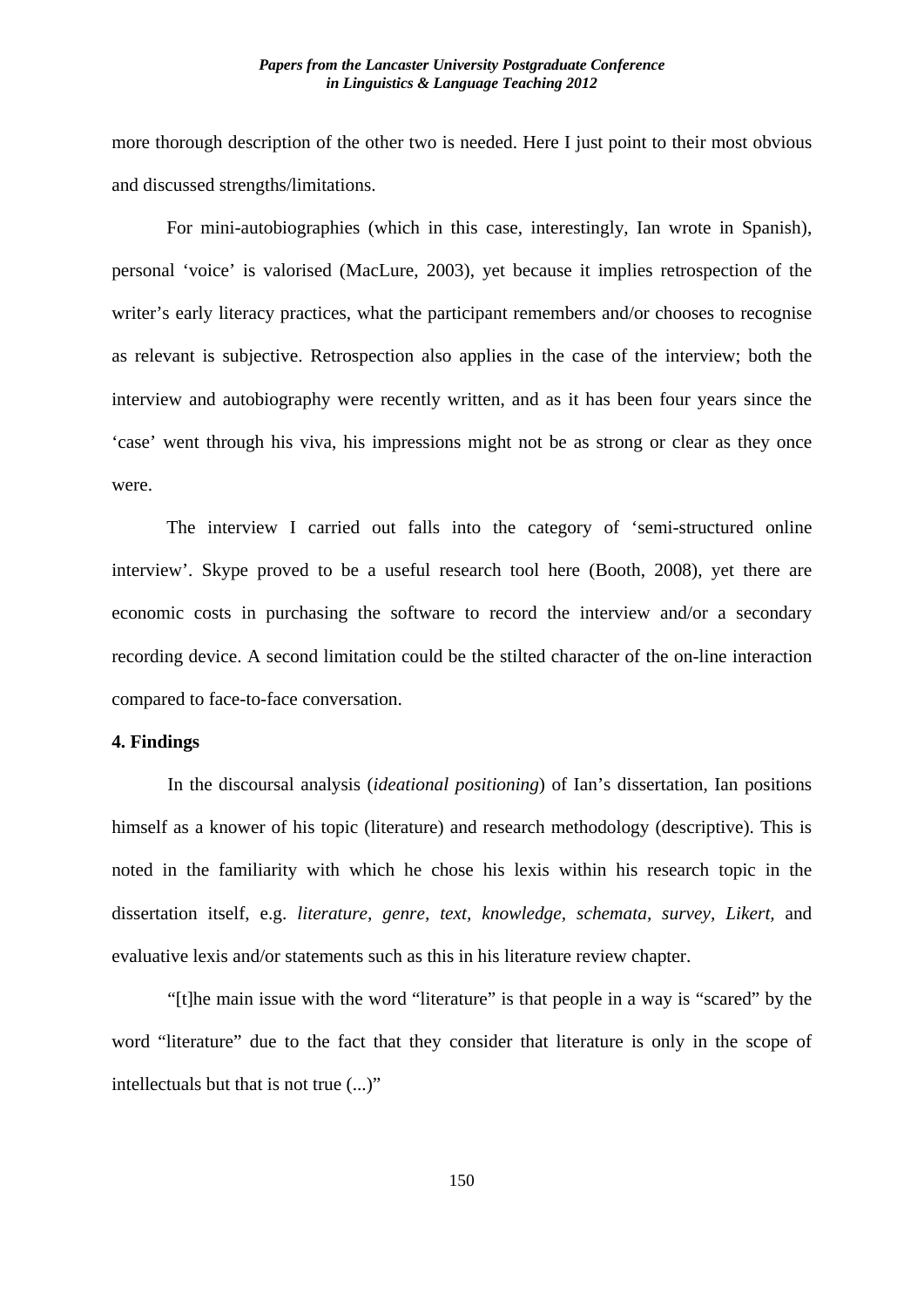The overall impression of Ian's writing is that he wants to show his knowledge. He expresses no modesty in hiding his views and his competence when writing. This was confirmed in his autobiography when he evaluates himself as a *competent* writer, but acknowledges not being a *good* writer. However, the analysis of the chapters' linguistic realisations (*interpersonal positioning*) show that he is more a 'knowledge teller' than a contributor to the field, that is, his writing is more expository than argumentative, which is probably expected in the literature and review methods. The degree of certainty and assurance is midlevel, that is, he just points to, but does not make strong claims. This has some implications for the study of 'voice' – a component of identity which refers to the expression of the self – at undergraduate level in the sense of 'authoritativeness'. Stapleton (2002) claims that undergraduate writing has no expression of 'voice'. Nonetheless, Ian's expression of 'self as author' in terms of self-representation (as conceptualised in this study) is evident in the way he incorporates his world view, culture and experiences within the topic of literature.

It then seems that Ian's most 'personal' identity characteristics are exposed in his writing without any concern; yet the 'possibilities for self-hood' seemed to be limited for him. Features of academic writing, such as impersonal writing, genre and institutional conventions, e.g. dissertation layout, seem to have had a negative effect on his dissertation since it was structured in a very conventional way. This is, though, the impression I got from the dissertation, knowing the dissertation genre conventions and knowing the institutional requirements<sup>33</sup>. To really appreciate whether these conventions put constraints on Ian's identity expression, I addressed the issue in an interview with him. He claimed to be in total agreement with the writing being impersonal, since he considers the dissertation as a formal

<sup>&</sup>lt;sup>33</sup> I am a member of the academic staff in the former's university. The structure of a dissertation in this context is pre-established by the institution. Students just satisfy the requirements.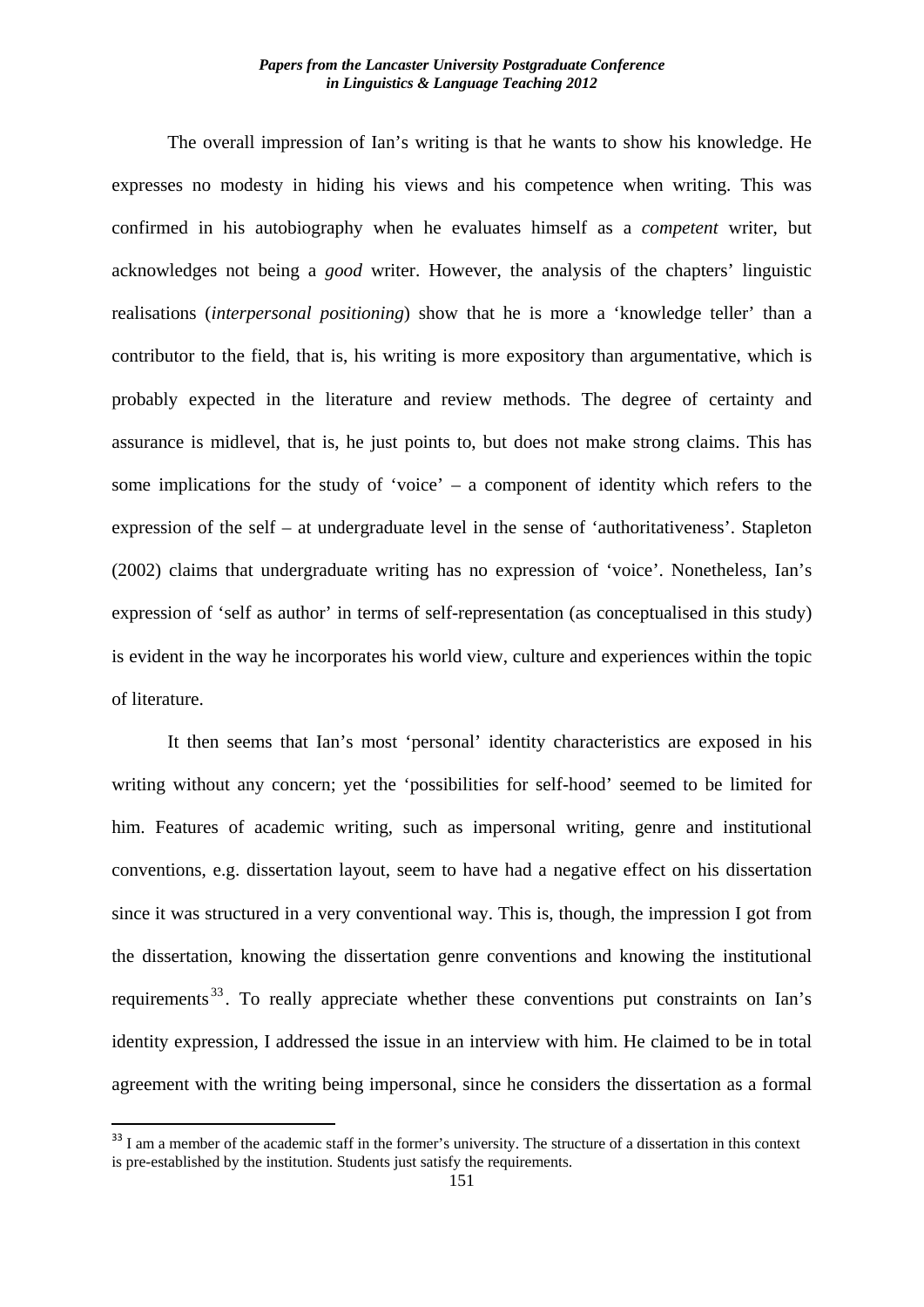piece of work, and academic conventions as rules which allow him to enter the academic community. Indeed, the textual analysis points him to be a well established member of his academic community. At this point, I must refer to Casanave's (2010b) observation: a case study can entail personal involvement between the researcher and the participant(s), so Ian's interview responses might have been influenced by his perception of my expectations and convictions regarding academic writing (as a member of academia). When dealing with the genre conventions, despite Ian's overall satisfaction with his work, he expressed some nonconformity in his literature review structure. He felt the need of including more theoretical concepts than the ones he did. In the interview, then, he mainly points to a rather excluding/including and reorganization of relevant concepts in his literature review.

In the light of these findings, it is thus challenging to include in addition to a study of his dissertation as a genre where the surface organisation and text structure (Swales, 1990) are considered, individual factors such as lexis, linguistic patterns, rhetorical choices that reflect and construct the writer's identity Hence, analysing identity in thesis writing may reveal the interface between what the individual brings from his/her own, i.e. his personal choices and his/her choices made from what is permissible in this genre (understood as the conventions –academic and institutional - of an undergraduate dissertation).

#### **4.1. Implications of my Case Study for EFL Writing**

As reported above, it seems that this EFL undergraduate has positioned himself as an established member of his academic community. Carrying out an in-depth study of his case has shown how his EFL discoursal identity is constructed in this particular institution. The 'case' has pointed to the strengths and weaknesses of his study programme regarding academic writing practices. Certainly, the programme appears to be strong in providing students with ways of positioning themselves as knowledge makers; however, an evaluation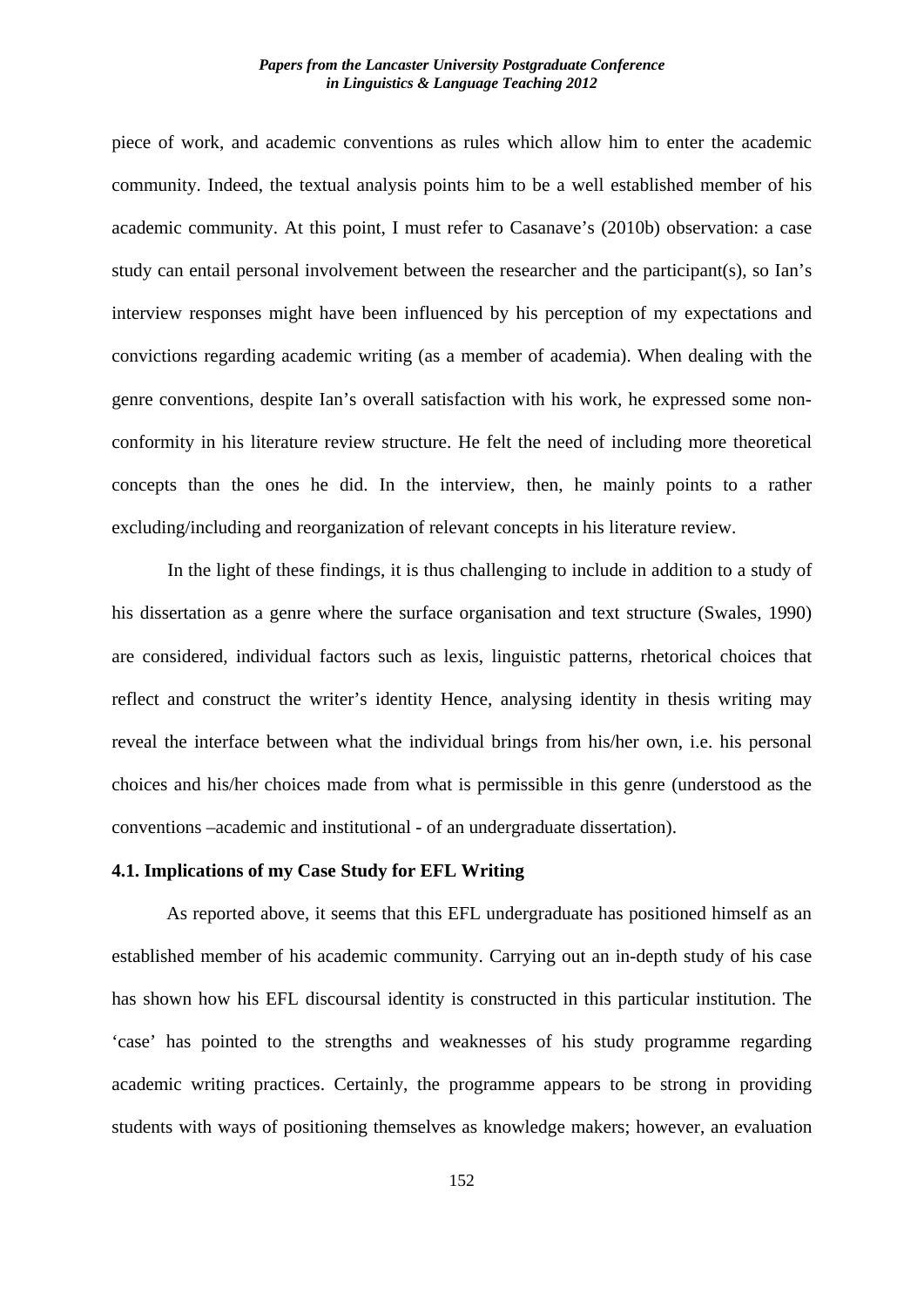of the conventions is needed so that the students can empower themselves through their writing by making their own choices of organisation among other choices. I signal this as a call for attention to the institutional instances, yet considering the 'representativeness' of the 'case study' of a 'case', I also point to the need to analyse more 'cases' in order to test the wider applicability of these formulations. If these findings are evidenced with more dissertations, then major considerations regarding the writing of undergraduate dissertations in this context could take place which can benefit not only this particular institution but also other possible institutions which share similar characteristics of EFL contexts and undergraduate dissertations writing.

# **5. Conclusions and Reflections on the Usefulness of Case Study for Analysing Identity** I close this paper with reflection on Stake's (1995) words:

"the in-depth study of cases helps illuminate the situated nature of learning to read and write, and the complexity of individual persons and the practices of literacy. It holds the potential to destabilise conceptual boundaries and contribute to new understandings of the concepts under study".

This quote addresses my research question regarding the usefulness of case study to investigate identity in writing. Indeed, as my study shows, the in-depth character of 'case study' in analysing EFL writer's identity sheds light on the particularities of the 'case' under study. The achievements of 'case study' in researching identity is the exploration and description of how a writer develops his/her writing discoursal self, paying attention to its four dimensions approached from different angles. The study has certainly challenged the analysis of the boundaries between thesis genre, academic writing and identity. However, something that case studies in identity need to achieve is 'objectivity', in this particular study in the sense of achieving the targeted communicative function of the dissertation despite the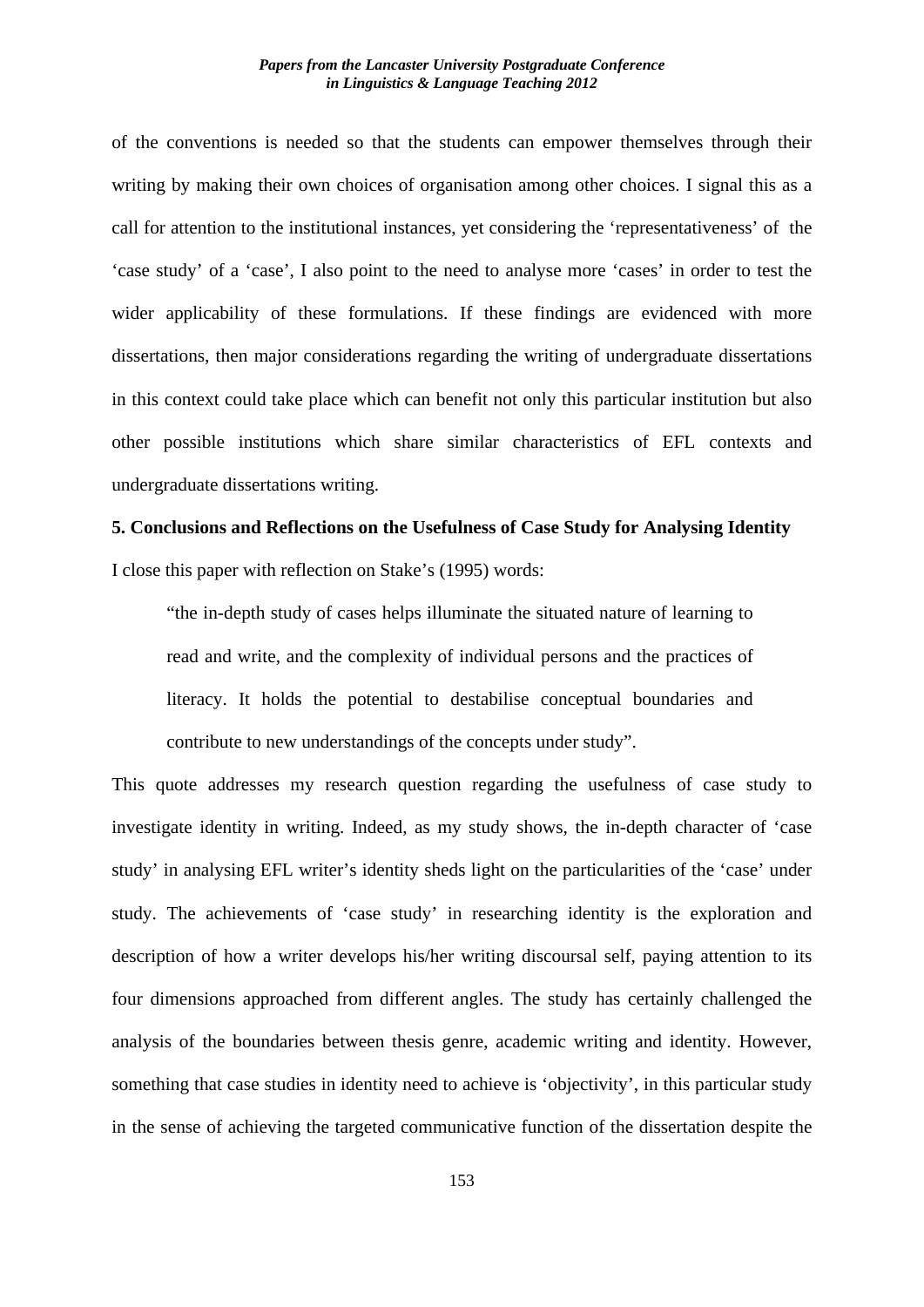individual characteristics of the writer. On the one hand, the objectivity of the framework(s) and the interpretations i.e. determining how a particular linguistic item should or not be placed in any of the positioning must be ensured with clarity; secondly, the personal relationship between the researcher and the participant (i.e. the 'case') might create some bias.

Certainly case studies permit the in-depth analysis of a 'case', the textual analysis carried out on one dissertation (i.e. case), despite being time-consuming, was manageable considering that I only looked at two chapters of the text. Textual analysis and case study can be perfectly combined; however, their combination may not be the most convenient when for purposes of representativeness the study is a collective case (several cases) type. The length of the dissertation as a target text, the complexity of identity analysis as self representation and the inclusion of several dissertations may suggest that case study is not the most suitable methodology and/or may need supplementary methods such as corpus linguistics. Hence, case studies may be best seen as only *part* of the much larger enterprise of researching identity.

## **References**

- Atkinson, D. (2001). Reflections and refractions on the JSLW special issue on voice. *Journal of Second Language Writing*, *10*, 107-124.
- Benwell, B. & Stokoe, E. (2006). *Discourse and identity*. Edinburgh: Edinburgh University Press.
- Bitchener, J. & Basturkmen, H. (2006). Perceptions of the difficulties of postgraduate L2 thesis students writing the discussion section. *English for Academic Purposes*, *5*, 4-18.
- Block, D. (2010). Researching language and identity. In, B. Paltridge & A. Phakiti (Eds.). *Research methods in Applied Linguistics*. London: Continuum. Chapter 23, pp.337-349.
- Booth, C. (2008). Developing Skype-based reference services. *Internet Reference Services Quarterly, 13*, 147-165.
- Bunton, D. (2005). The structure of PhD conclusion chapters. *Journal of English for Academic Purposes*, *4*, 207–224.
- Casanave, C.P. (2010a). Case studies. In, B. Paltridge & A. Phakiti (Eds.). *Research methods in Applied Linguistics*. London: Continuum. Chapter 6, pp.66-79.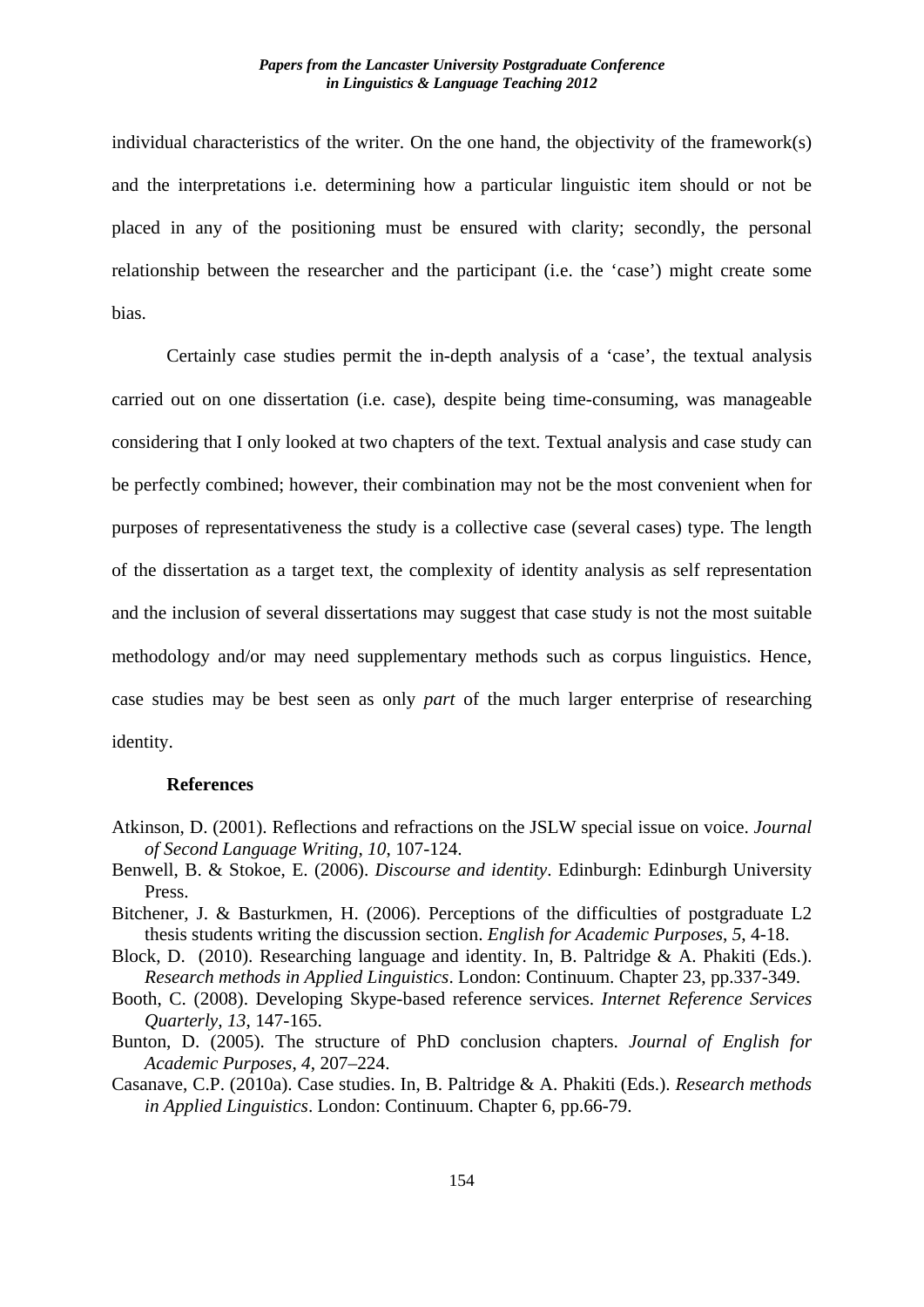- Casanave, C.P. (2010b). Taking risks?: A case study of three doctoral students writing qualitative dissertations at an American university in Japan. *Journal of Second Language Writing 19*, 1-16.
- Clark, R. & Ivanic, R. (1997). *The politics of writing*. London: Routledge.
- Cresswell, J. W. (2007). *Qualitative inquiry and research design*. London: SAGE.
- Denzin, N. K. & Lincoln,Y.S. (2005). *The Sage handbook of qualitative research*. Thousand Oaks, CA: SAGE.
- Dörnyei, Z. (2007). *Research methods in Applied Linguistics*. Oxford: Oxford University Press.
- Halliday, M. (1994). *An introduction to functional grammar*. London: Edward: Arnold.
- Harris, J. (1997). *A teaching subject: Composition since 1966*. Upper Saddle River, NJ: Prentice-Hall.
- Ivanic (March 22, 2012). Interview with Roz Ivanic by Pamela Olmos, Lancaster University.
- Ivanic, R. & Camps, D. (2001). I am how I sound: Voice as self-representation in L2 writing. *Journal of Second Language Writing, 10*, 3-33.
- Ivanic, R. (1998). *Writing and identity. The discoursal construction of identity in academic writing.* Philadelphia: John Benjamins Publishing Company.
- Johansson, (2003). A key note speech at the International Conference "Methodologies in Housing Research" organised by the Royal Institute of Technology in cooperation with the International Association of People–Environment Studies, Stockholm, 22–24 September 2003.
- Kroll, B. (1990). *Second language writing*. Cambridge: Cambridge University Press.
- Kwan, B. S. C. ( 2006). The schematic structure of literature reviews in doctoral theses of applied linguistics. *English for Specific Purposes, 25,* 30-55.
- Lam, W.S.E. (2000). L2 Literacy and the Design of the Self: A Case Study of a Teenager Writing on the Internet. *TESOL Quarterly 34* (*3*), 457-482.
- MacLure, M. (2003). *Discourse in Educational and social research*. Maidenhead: Open University Press.
- Nwogu, K.N. (1997). The medical research paper: structure and functions. *English for Specific Purposes, 16,* 2, 30-55.
- Prior, P. (2001). Voices in text, mind and society. Sociohistoric accounts of discourse acquisition and use. *Journal of Second Language Writing, 10*, 55-81.
- Roca de Larios, J., Murphy, L. & Manchon, R. (1999). The Use of Restructuring Strategies in EFL Writing: A Study of Spanish Learners of English as a Foreign Language. *Journal of Second Language Writing, 8* (I), 13-44
- Schoonen, R., van Gelderen, A., de Glopper, K., Hulstijn, J., Simis, A., Snellings, P. & Stevenson, M. (2003). First language and second language writing: The role of linguistic knowledge, speed of processing, and metacognitive knowledge. *Language Learning 53*(1), 165-202.
- Silverman, D. (2005). *Doing qualitative research*. London: SAGE.
- Stake, R. E. (1995). *The art of case study research*. London: SAGE
- Stake, R. E. (2003). Case studies. In, N.K. Denzin & Y.S. Lincoln (Eds.). *Strategies of qualitative inquiry*. London: SAGE.
- Stapleton, P. (2002). Critiquing voice as a viable pedagogical tool in L2 writing: returning the spotlight to ideas. *Journal of Second Language writing*, *11*, 177-190.
- Swales, J. M. (1990). *Genre analysis, English in academic and research settings.* Cambridge: Cambridge University Press.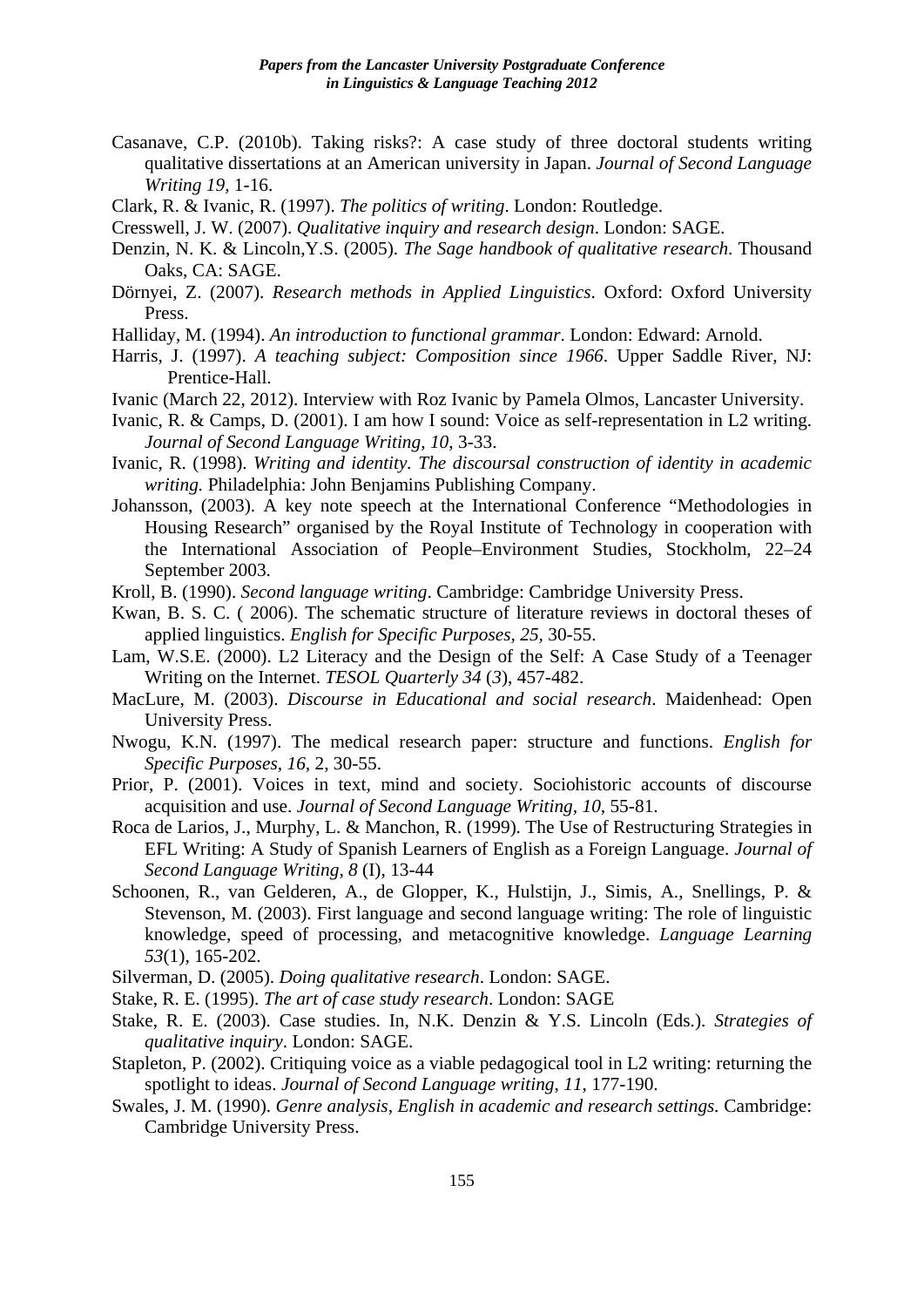- Taylor, C. (1989). *Sources of the self: the making of modern identity*. Massachusetts: Harvard University Press.
- Tardy, C. & Matsuda, K.P. (2009). The construction of author voice by editorial members. *Written Communication 26,* (*1*), 32-52.

van Leeuwen, T. (1995). 'Representing social action'. *Discourse and Society* 6/1: 81 – 106.

- Walkó, Z. (2009). Recontextualising classroom experience in undergraduate writing: An exploration using case study and linguistic analysis. In, A. Carter; T. Lillis & S. Parkin (Eds.). *Why writing matters: Issues of access and identity in writing research and pedagogy*. Amsterdam: John Benjamin Publishing. Ch.11, pp.209-230.
- Yin, R. K. (2003). *Case study research: Design and methods*. London: SAGE.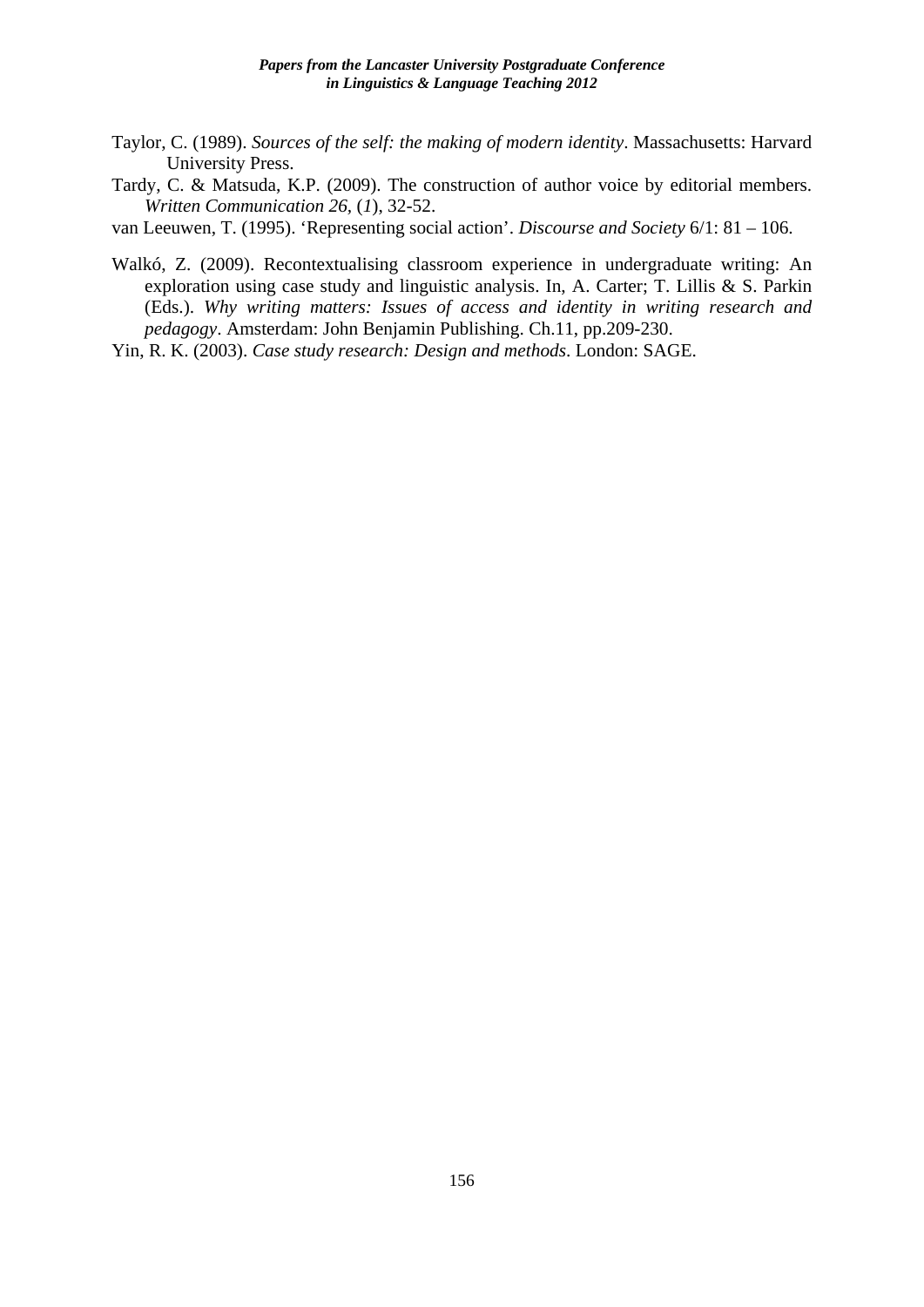# **Appendix A: Writer Mini-Autobiography**

# **Writer Mini-Autobiography**

Write the story of your development as a writer - in both your native and second or foreign language(s). Consider your entire life, including pre-school years, and do not limit yourself to school experiences. Below are some areas of your experience to consider:

- People who influenced your writing
- Memories of successes and failures in writing
- Your feelings about writing (whether a particular text e.g. essay, thesis, is easy or difficult for you to write and why)
- Your strengths and weaknesses in writing

You need **not** write about all of these areas nor follow this order in your account. The purpose of thinking about these topics is to help you recover and arrange relevant memories.

Although the task asks you to focus on your writing history, you feel free to include certain experiences that relate indirectly to writing but provide a context for those experiences.

Before you start to write, think about the basic action of your 'story' and the events you want to include, the people you want to talk about in your text, and the *setting* (the place your story is located in). And finally, an autobiography becomes more interesting if you can show tensions; old vs. new writing practices, changing points of view, or interpersonal differences, e.g. family, school.

Feel free to choose the language of your preference.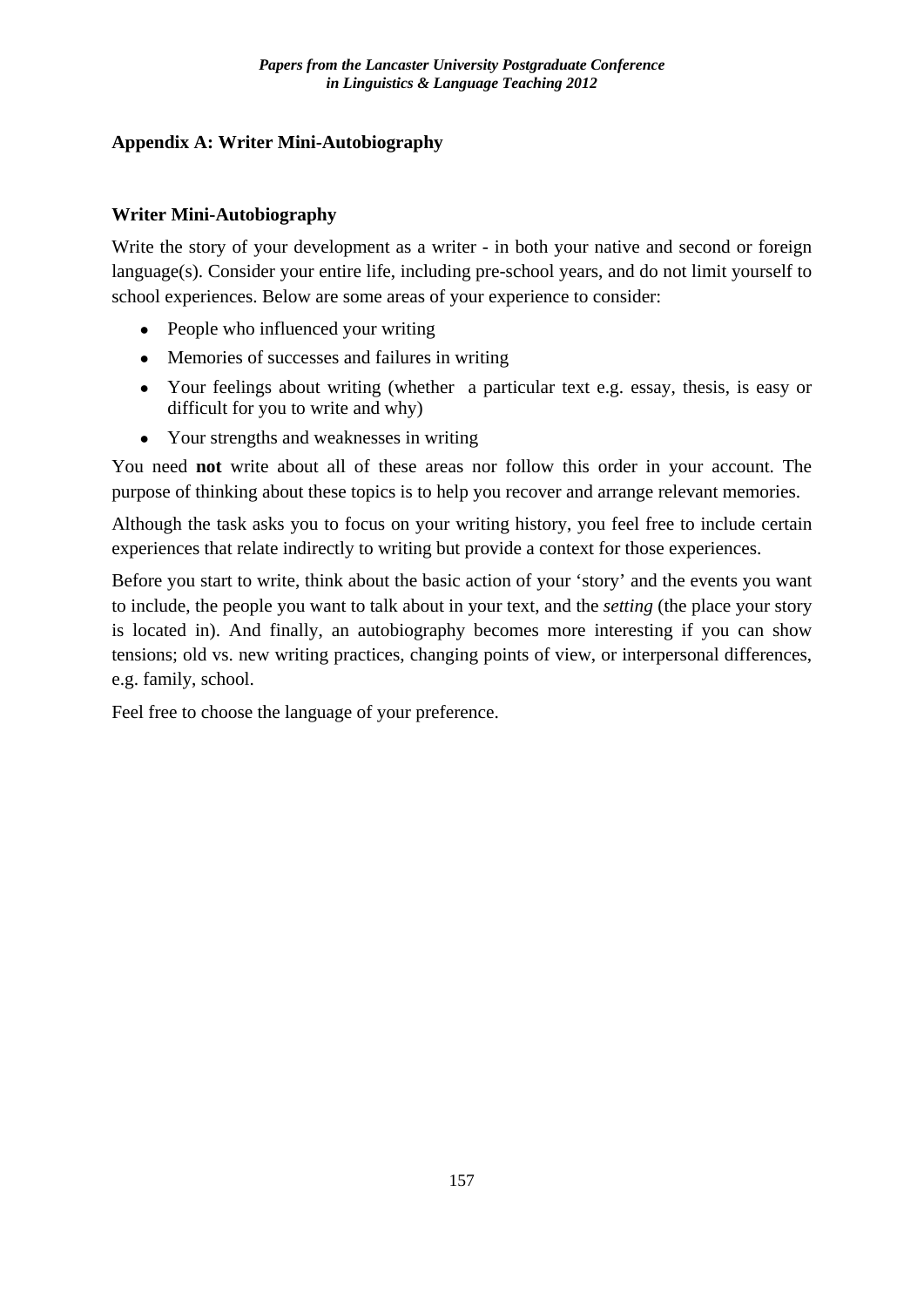# **Appendix B: Interview with the Participant (case)**

The purpose of this interview is to gather information about the participant's perceptions regarding his identity particularly in the writing of his undergraduate dissertation.

# **I. General Questions: writing of his thesis**

- 1 What was your thesis topic?
- 2 Why did you choose this thesis topic?
- 3 Do you think you are personally invested in your research area/ topic? If so, how or in what way?
- 4 What was the most difficult challenge that you faced when writing your thesis? Why?
- 5 How do you feel about the fact that you had to write the thesis in English?
- 6 Do you think writing your thesis project helped you to develop your academic writing? If so, how?
- 7 Do you think writing made you grow professionally? If so, how?
- 8 Do you think your thesis reflects a part of yourself? If so, which, or which ones? Why do you think so?
- 9 Do you consciously and intentionally use any particular language strategy to express your own personality in your academic writing?
- 10 Do you include your point of view in your academic writing? How often? Is there any particular chapter of the thesis in which you feel you do this more than any other? If so, how? If you do not include your point of view in your academic writing, why not?
- 11 Do you feel any limitation when expressing yourself in your academic writing? If so, what sort?
- 12 During your studies in general did you ever feel you couldn't include your point of view while respecting academic writing rules? If so, do you remember when it happened? Why did you decide to do?

# **Questions regarding writing in general**

- 13 What do you consider are your weaknesses/strengths in academic writing?
- 14 In your writing, do? you write in *impersonal/first person/ third person –they*?, Why did you do so? Were you aware of what you were doing here?